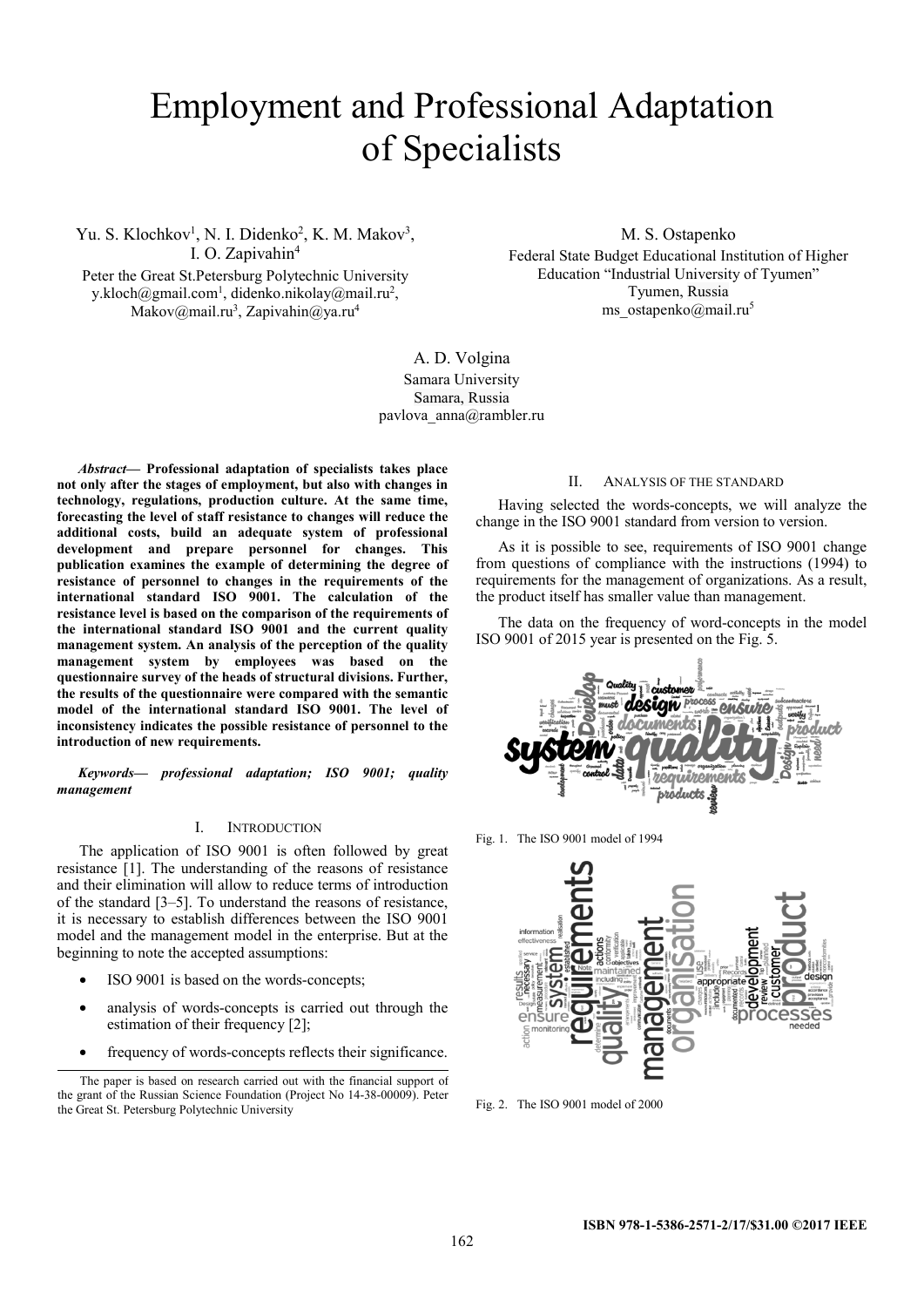

Fig. 3. The ISO 9001 model of 2008



Fig. 4. The ISO 9001 model of 2015

As you can see, the requirements of the ISO 9001 standard change from compliance with the instructions (1994) to the requirements for the management of organizations. As a result, the product itself is of less importance than management.

Let's present data on the frequency of word-concepts in the model ISO 9001 of 2015.



Fig. 5. Frequency of words-concepts in ISO 9001 2015

## III. ASSESSMENT OF THE IMPORTANCE OF WORDS CONCEPTS IN MANAGEMENT OF THE ENTERPRISE

We have conducted a questionnaire of the heads of enterprises to assess the significance of the word-concepts in the enterprise management. For that comparison of voices in

questionnaires of data with an estimation of frequency of words-concepts. Then the data presented in the questionnaires was compared with the results of estimating the frequency of the word-concepts.

This has established the following:

- 1. what is the correspondence of the management models of organizations and the one proposed in the standard;
- 2. what is the level of potential resistance of staff to the implementation of ISO 9001;
- 3. what kind of training program for the professional development should be offered.

| $N_2$        | Words-<br>concepts | <b>ISO</b><br>9001 | <b>Production</b><br>organization | <b>Service</b><br>organization |
|--------------|--------------------|--------------------|-----------------------------------|--------------------------------|
| 1            | Product            | 10,1               | 11,2                              | 11,1                           |
| $\mathbf{2}$ | Quality            | 19,6               | 12,5                              | 11,1                           |
| 3            | Institution        | 18.9               | 10,0                              | 9,7                            |
| 4            | Documents          | 4,8                | 8,8                               | 9,7                            |
| 5            | Management         | 11,0               | 11,3                              | 13.9                           |
| 6            | System             | 9,4                | 12,5                              | 11,1                           |
| 7            | Processes          | 11,8               | 11,3                              | 11,1                           |
| 8            | Requirements       | 12,1               | 10,0                              | 9,7                            |
| 9            | Leadership         | 2,3                | 12,5                              | 12,5                           |

TABLE I. SURVEY RESULTS

The greatest resistance should be expected at work with documentation. With some probability organizations will not be able to move from management on the basis of the wordconcept "documentation" (version 1994) to management by the word-concept "documented information" (version 2015 year).

Significant differences in the testimony of the wordconcept "leadership" is due to the fact that the questioned did not see the difference between "leadership" and "management."

Applying a simple calculation procedure based on the assessment of the correlation between respondents' answers and the frequency of the word-concepts, it is possible to claim that the resistance level can be 0.4 for enterprises of both spheres. From the obtained results we can conclude on the need of radical reorganization in management of documentations.

### IV. RESULTS AND DISCUSSIONS

As a result, the new method for assessing the compliance of the international standards requirements with the management of organizations in relation to the existing management model of the organization is presented. Based on this analysis, it is possible to predict the staff resistance level personnel to the introduction of new requirements.

The positive aspects of the method include:

- 1. identification of fundamental issues of adaptation of new requirements to the existing management model;
- 2. small financial expenses;
- 3. the results of the analysis can be discussed right after the questioning.